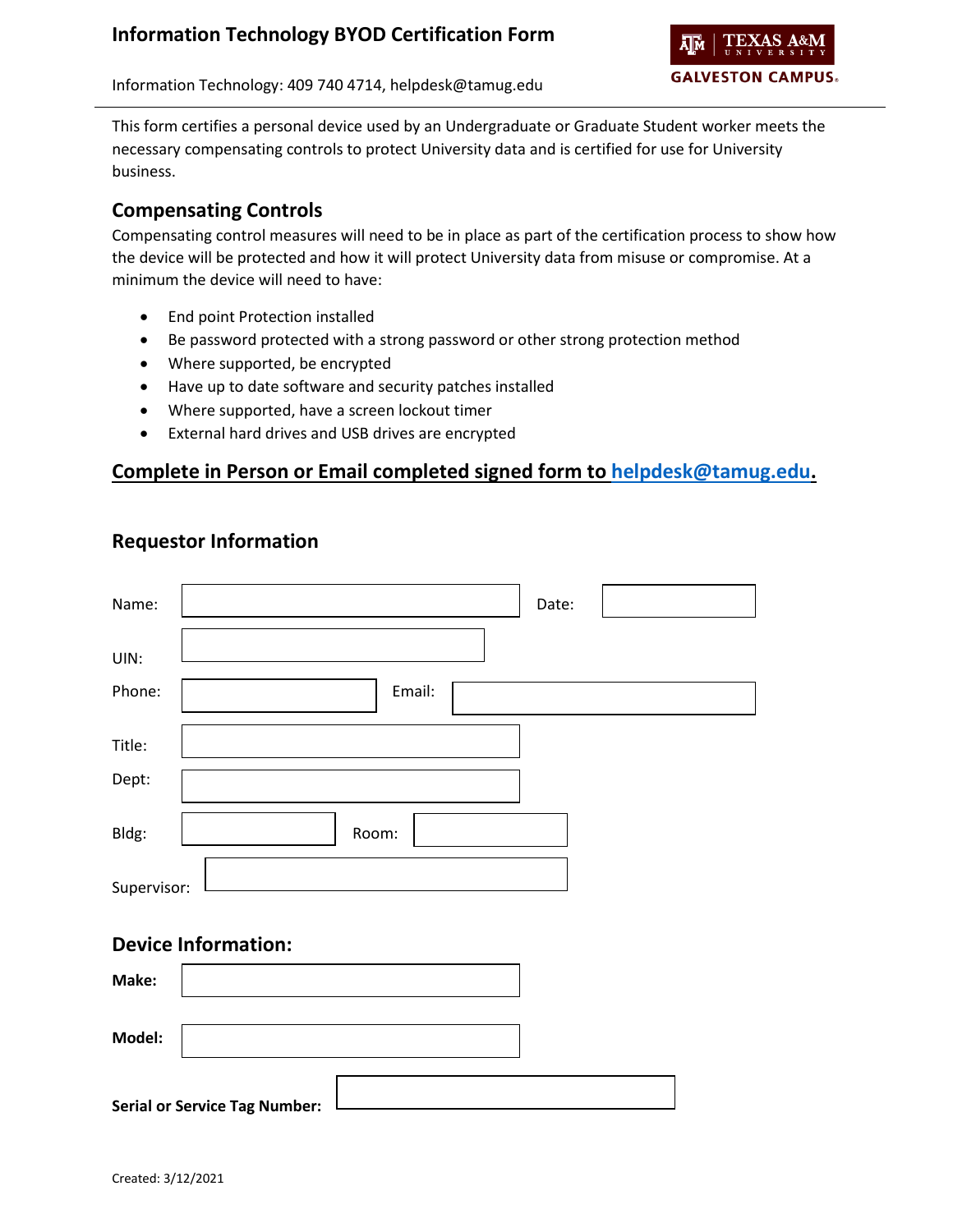ĀМ **GALVESTON CAMPUS.** 

Information Technology: 409 740 4714, helpdesk@tamug.edu

**Business Justification:** Describe the business reason for using your personal device.

**Data Sensitivity:** Describe what type(s) of data will be hosted on the machine. Do not just list the data definitions. Examples: grades, research data. Refer to TAMU Data Classification for definitions. [TAMU](https://it.tamu.edu/policy/it-policy/controls-catalog/standards/data_classification_standard.pdf)  [Data Classification](https://it.tamu.edu/policy/it-policy/controls-catalog/standards/data_classification_standard.pdf)

## **User Responsibilities**

These responsibilities apply to any *Approved* Personal Devices.

- The owner is responsible for any and all University data saved to their personal device. Using a personal device DOES NOT remove the user from the responsibility to protect University data.
- The owner should not attempt to change or disable any security settings protecting the device.
- In the event that the owner believes a personally owned device that is authorized to connect to the University's resources, systems, or networks might be compromised, they must immediately notify the Information Technology department of the potential security risk.
- If the owner loses or misplaces a personally owned device that is authorized to connect to the University's resources, systems, or networks, they must immediately notify the Information Technology department of the potential security risk.
- Whenever the owner ceases employment, decommissions, prepares to return, or otherwise ceases using a personally owned device that is authorized to connect to the University's resources, systems, or networks, the owner must notify the Information Technology department that the device will no longer be used to connect to University resources, systems, or networks.

#### *By signing this document I am agreeing to implement any compensating controls required to protect University data from misuse and unauthorized access and abide by the user responsibilities:*

Requestor Signature:  $\Box$  Date: